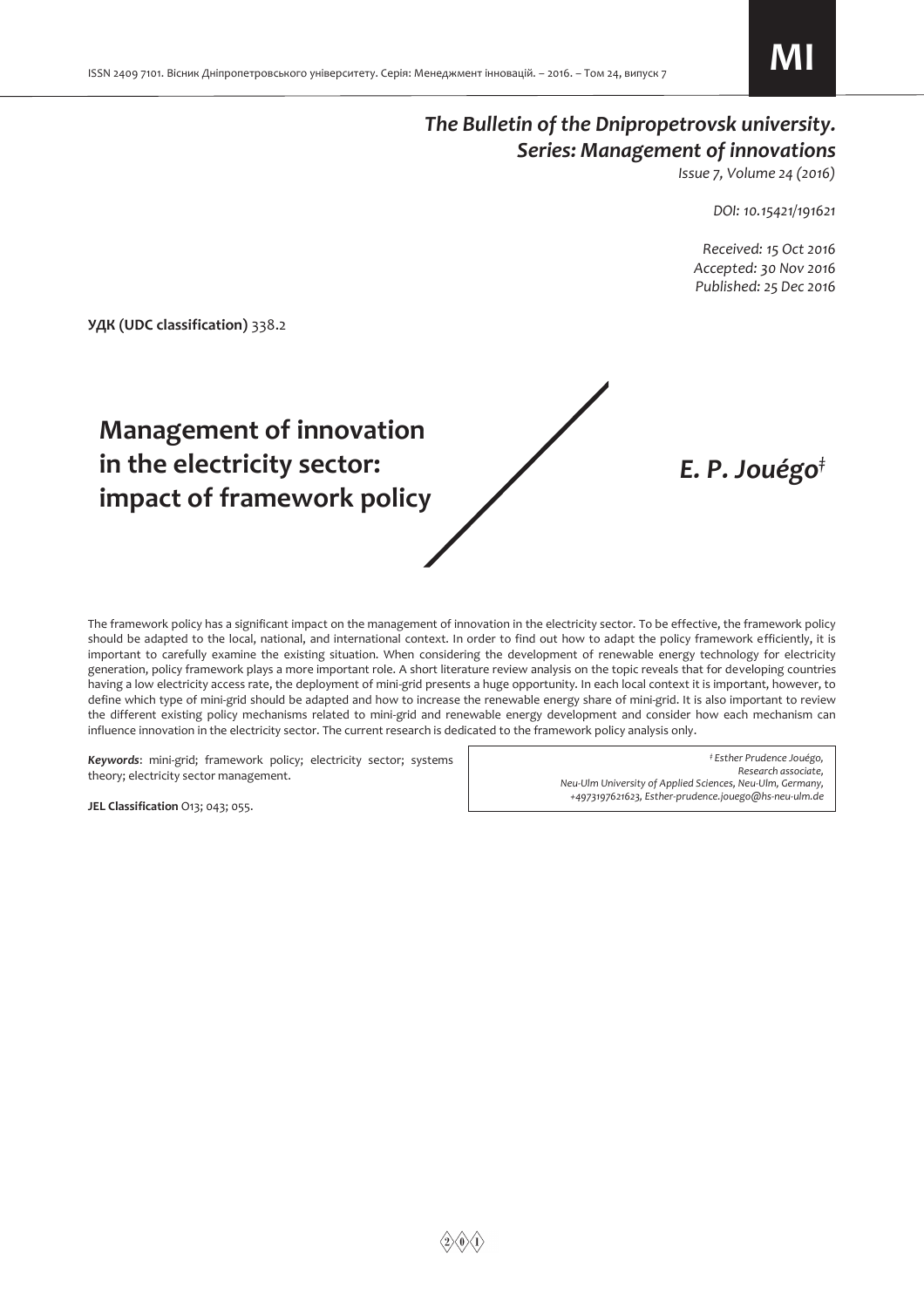## **Менеджмент інновацій у галузі електроенергетики: вплив структурної політики**

## *Е. П. Хуего*

*Університет прикладних наук, Ной-Ульм, Німеччина*

Структурна політика має значний вплив на менеджмент інновацій в секторі електроенергетики. Щоб бути ефективною, структурна політика повинна бути адаптована до місцевих, національних та міжнародних умов. З метою визначення, як ефективно провести адаптацію структурної політики, необхідно уважно вивчити ситуацію, що склалася в кожній окремій місцевості. Для розвитку сектора відновлюваної електроенергії структурна політика відіграє навіть ще більш важливу роль. Короткий аналіз літератури по даній темі показав, що країни, що розвиваються, мають низький рівень доступу до електрики, і впровадження мініелектросистем відкриває для них нові можливості. На місцевому рівні в кожному окремому випадку необхідно визначати, який тип мініелектросісітем впроваджувати, а також як збільшити частку відновлюваної енергії, яка подається в мініелектросистему. Також важливо розглянути існуючі структурні механізми, застосовані в області мініелектросистем і розвитку відновлюваної енергетики, звертаючи увагу на те, як кожен з механізмів впливає на інновації в енергетичному секторі. Дане дослідження присвячене аналізу типів структурної політики, що можуть бути застосовані.

*Ключові слова:* мініелектросистема; структурна політика; сектор електроенергетики; системна теорія; менеджмент енергетичного сектору.

## **Менеджмент инноваций в сфере электроэнергетики: влияние структурной политики**

## *Э. П. Хуэго*

*Университет прикладных наук, Ной-Ульм, Германия*

Структурная политика обладает значительным влиянием на менеджмент инноваций в секторе электроэнергетики. Чтобы быть эффективной, структурная политика должна быть адаптирована к местным, национальным и международным условиям. С целью определения, как эффективно провести адаптацию структурной политики, необходимо внимательно изучить сложившуюся ситуацию. Для развития сектора возобновляемой электроэнергии структурная политика играет даже еще более важную роль. Краткий анализ литературы по данной теме показал, что для развивающихся стран, имеющих низкий уровень доступа к электричеству, внедрение миниэлектросистем открывает новые возможности. На местном уровне в каждом отдельном случае необходимо определять, какой тип миниэлектросиситем внедрять, а также как увеличить долю возобновляемой энергии, подаваемой в миниэлектросистему. Также важно рассмотреть существующие структурные механизмы, используемые в области применения миниэлектросистем и развития возобновляемой энергетики, обращая внимание на то, как каждый из механизмов влияет на инновации в энергетическом секторе. Данное исследование посвящено анализу типов применяемой структурной политики.

*Ключевые слова:* миниэлектросистема; структурная политика; сектор электроэнергетики; системная теория; менеджмент энергетического сектора.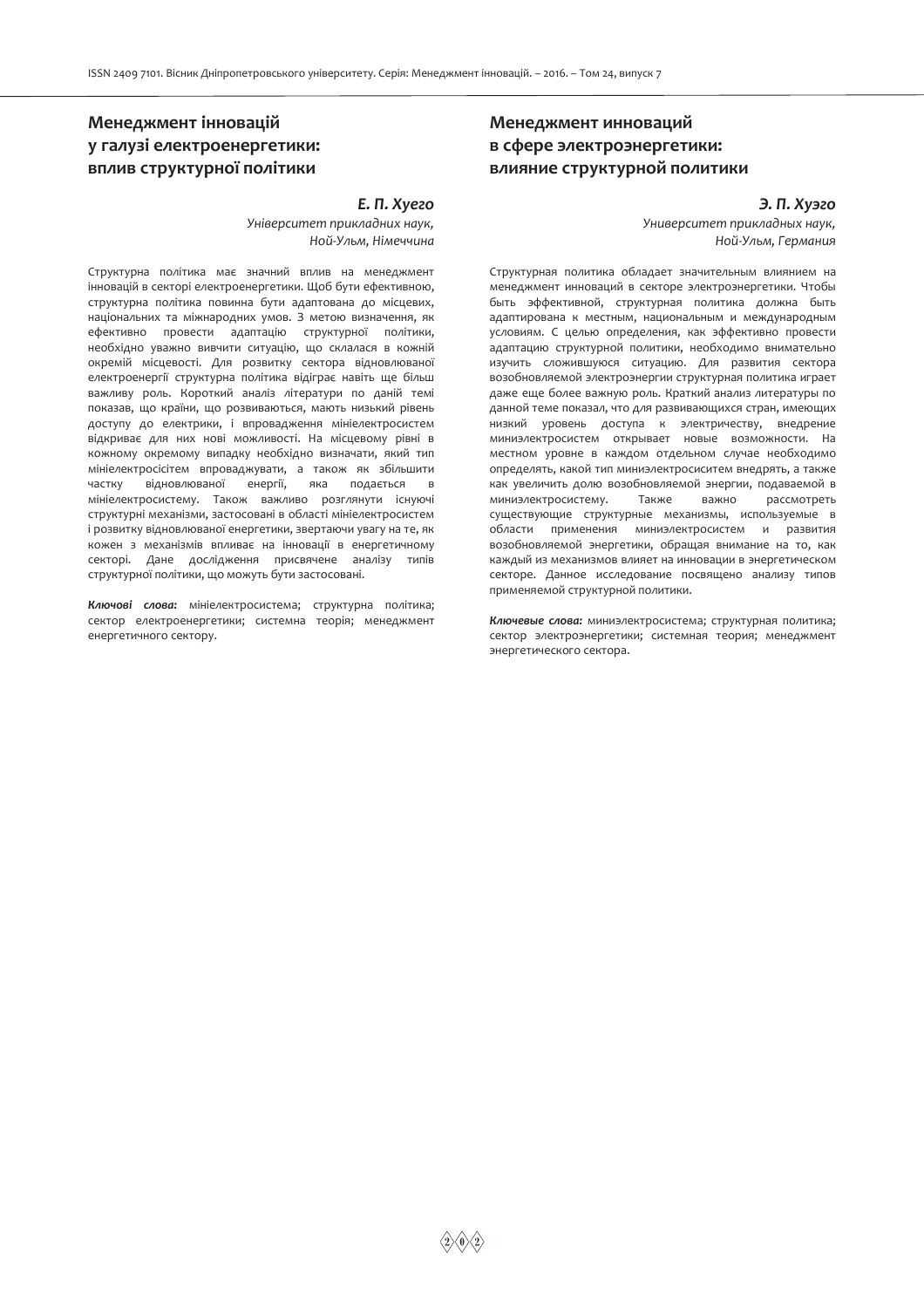## **Introduction**

ini-grids are «one or more local generation units supplying  $\langle M \rangle$ electricity to domestic, commercial, or institutional  $\sqrt{\ }$  consumers over a local distribution grid. They can operate in a standalone mode and can also interconnect with the central grid when available»*(Deshmukh et al., 2013*). A «Mini-Grid Business» describe thus a small or medium enterprises focusing on the generation and distribution of electricity through a mini-grid. The mini-grids are, however, not a stand-alone objects but firms acting in a complex and dynamic environment. Apart the national and international formal rules, there are many factors which can and do regularly influence the functioning of mini-grid. For example, local authorities are empowered to make formal decisions on local taxes, architectural prescriptions, and others *(Peterson, 1981*). At the same time there are many informal factors influencing the functioning of mini-grids. Support by local population *(Hellpap, 2013*), perception of the firm image *(Franz et al., 2014)*, struggles between local and regional or national authorities (*Steurer et al., 201*6) as well as many other factors represent the variable which should be taken into account when planning a work of a mini-grid.

Research related to mini-grid shows that there are three kind of existing mini-grid:

- public mini-grid: a public mini-grid scheme occurs when the electricity authority of a country decide to establish several mini-grids over the country to supply electricity. This is, for instance, the case of some countries as Kenya, Ghana, Tanzania, … . Here the mini-grid belongs to the state or to a public entity *(Economic Consulting Associates, 2014*);
- private mini-grid: private mini-grid occurs when the electricity authority of a country deliver an authorisation to a private company to generate and supply electricity to a specific area. The private company could then decide to set a price for electricity, or the price for electricity can be set by the authority. This structure of mini-grid exist in some countries as in Tanzania for instance (*Van Der Plas & Pigaht, 2013*);
- community mini-grid: a community mini-grid occurs when the inhabitants of a locality organize themselves through or without the municipality and establish his own system to generate and supply electricity the related community *(Economic Consulting Associates, 2014*).

The literature review related to the mini-grid development in Sub-Saharan African countries shows that without specific policy incentive for green mini-grid, the existing mini-grid are at a rate of almost 90% using a diesel generator to generate electricity. The only means to change this trend should be to define the right policy intervention for the development of green mini-grid.

## **Purpose of the study and research limitation**

he aims of this study is to find out which impact the policy T framework and regulatory has on the development of minigrid and how to define an effective mini-grid policy intervention.

The main limitation of the study is that it considers only the framework policy factor, while there are other factors which should influence the development of mini-grid.

## **Research Question**

he key world for the research of the literature review was: T «literature review mini-grid». The aims of this literature review  $\checkmark$  was to find out what has already be done regarding the topic. Since this work has a strong focus on the impact of framework policy, the literature review focuses more on relevant information for a policy framework, especially which role the policy framework plays on the development and the success of minigrid. The literature review analysis also aims to identify the kind of policy that can be established and how good each policy measure is functioning. This is necessary to understand why a specific measure should be preferred to another one, and at which stage of the mini-grid development a specific policy measure should be applied.

## **Methodology**

he methodology used for the study is an analysis of the literature related to the topic (table 1).

## **Results**

## *Theoretical background*

hen it comes to the development of renewable energy  $\langle \mathrm{W} \rangle$ technologies and its use as a main resource for a mini-grid business, existing policies play a significant role. Researchers differentiate between two main common market mechanisms used for the development of renewable energy: first, the «*quota mechanism*» or the «*quantity-based mechanism*» and second, the «*price based mechanism*» or «*feed-in tariff*». Both these mechanisms produce a two different systems for a mini-grid business.

## *Mechanism 1*

n the case of application of the quota mechanism, the  $\langle I \rangle$ system is hardly influencing the competition inside the  $\tilde{\sqrt{\ }}$  system. The quota mechanism is still a market mechanism since «the price of the energy in this system will be determined by the market». When the quota mechanism is applied, the government or the public authority pre-determines the quantity of renewable energy which should be used for the generation of electricity. It is meant to reach a specific percentage of renewable energy share over the country, whereby the market determines the price of the energy. The quota can be implemented in two ways: first the tendering system and second the green certificate or the renewable energy obligation. An example country where quota mechanism was implemented is the United Kingdom *(Asl, 2010*). The quota mechanism allows an intensive competition between electricity generation sources. Even though it reduces social costs of renewable energy, it encourages the cheapest renewable energy technology. Moreover, it does not give change to the expansive renewable energy technology developing itself and expand its market proportion. Nonetheless, the application of quota mechanism is a most effective way to reach the aimed share for a certain renewable energy system (*Azuela & Barroso, 2011; e-Parliament, 2009; Fischer & Preonas, 2010; Menanteau & Lamy, 2002*).

#### *Mechanism 2*

he second common market mechanism used to support the  $\mathbf{T}$ development of the renewable energy is the feed-in tariff mechanism. This mechanism is an influencing system through a technology approach. The feed-in tariff is «[a] renewable energy policy that typically offers: [a] guarantee of payments to project owners for kWh of renewable electricity produced, [a]ccess to the grid and [s]table, long-term contracts (15-20 years)» (*Azuela & Barroso, 2011; Cory, Karlynn, 2009; e-Parliament, 2009; Fischer & Preonas 2010; Menanteau et al., 2002*). When this mechanism is applied, the government or the public authority pre-determines the price for electricity generated from renewable energy sources, and the market determines the quantity produced. To make the system functional, through the pre-determined price of electricity from renewable energy sources, all operators are forced to connect their generators to the grid and electricity supply companies are forced to buy electricity from the renewable energy sources *(Asl, 2010*).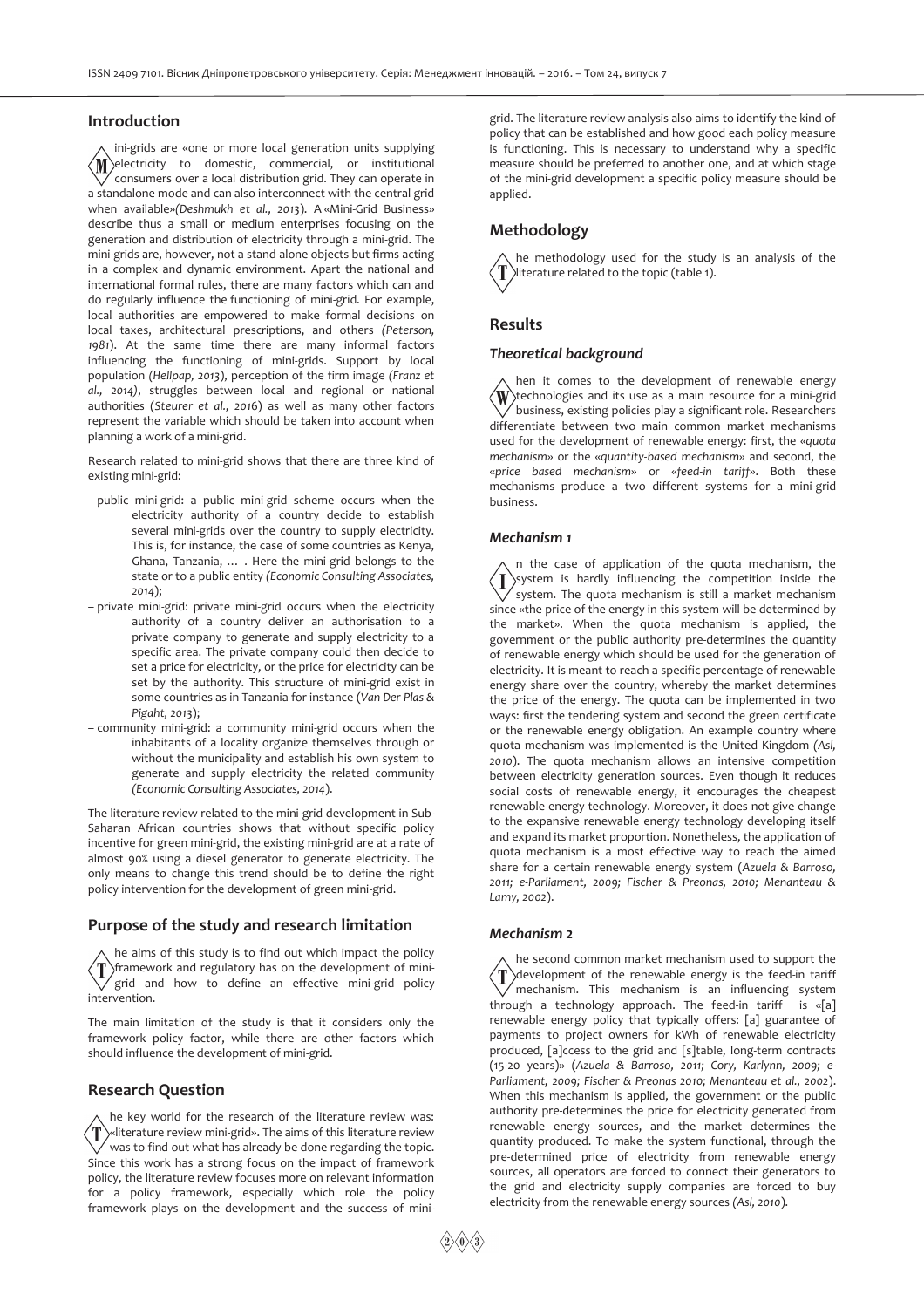| Table <sub>1</sub>            |                                                                                                                                                                                                    |                                                                                                                                                                                                                                                                                                                                                                                                                                                                                                                                                    |
|-------------------------------|----------------------------------------------------------------------------------------------------------------------------------------------------------------------------------------------------|----------------------------------------------------------------------------------------------------------------------------------------------------------------------------------------------------------------------------------------------------------------------------------------------------------------------------------------------------------------------------------------------------------------------------------------------------------------------------------------------------------------------------------------------------|
| Author(s)                     | Geographic area                                                                                                                                                                                    | Main findings of the literature review related to mini-grid<br>Main findings                                                                                                                                                                                                                                                                                                                                                                                                                                                                       |
| Dutt, & MacGill<br>(2013)     | Fiji                                                                                                                                                                                               | Two key factors for the success of hybrid mini-grid:<br>- reliability: not only a technical issue, but also influenced by the background conditions of<br>rural areas. Best practices and regulatory guidelines should be shared. The<br>technology should be good understood and the personal of the mini-grid should<br>be well trained;<br>- cost-competitiveness: the reliability strengthen the competitiveness of the cost of<br>electricity.                                                                                                |
| Van Gevelt,<br>(2014)         | 47 countries in seven<br>regions: East Asia and<br>Pacific, Europe, North<br>America, Latin America<br>and the Caribbean,<br>Middle East and North<br>Africa, Sub-Saharan<br>Africa and South Asia | Overview of the academic literature on off-grid energy provision in rural areas and useful<br>background information for the smart village initiative.                                                                                                                                                                                                                                                                                                                                                                                             |
| Palit, & Sarangi,<br>(2014)   | India                                                                                                                                                                                              | Appropriate support scheme for successful mini-grid should be a mixture of both<br>'Participators approach' and 'Top-down approach'. Technical, policy and financing issues<br>for mini-grid can be dealt at the appropriate intermediary and/or higher level.                                                                                                                                                                                                                                                                                     |
| Foster et al.,<br>(2014)      | Australia                                                                                                                                                                                          | Successful rural electrification projects require supportive institutional frameworks.                                                                                                                                                                                                                                                                                                                                                                                                                                                             |
| Remson, (2015)                | Kenya, Ethiopia and<br>Tanzania                                                                                                                                                                    | The development of mini-grids offers a great opportunity for development in East Africa.<br>To use this opportunity a favourable policy environment must be created and the existing<br>policy and regulatory barriers must be removed.                                                                                                                                                                                                                                                                                                            |
| Blum et al.,<br>(2015)        | Laos                                                                                                                                                                                               | Propose a national technology-specific electrification strategy which aligns the institutional<br>settings and thereby removes the key barriers to the diffusion of mini-grid. To achieve this<br>goal two cornerstones are needed: a selection of preferred technologies based on a<br>'technology needs assessment' and the establishment of a national body to collect, share,<br>translate and pass on knowledge related to the selected technology as well as to mediate<br>and translate between actors from different cultural backgrounds. |
| Manetsgruber<br>et al. (2015) | Developing countries                                                                                                                                                                               | Assessment of main risks related to mini-grid and a definition of a methodology to manage<br>the risks related to mini-grid.                                                                                                                                                                                                                                                                                                                                                                                                                       |
| Steurer et al.<br>(2016)      | Sub-Sahara African                                                                                                                                                                                 | An appropriate way to deal with the main risks related to mini-grid in Sub-Saharan African is<br>to separate these risks and address each risk to an appropriate risk mitigation institution.                                                                                                                                                                                                                                                                                                                                                      |

The guarantee of payment for kWh for electricity generated from a specific renewable energy source – solar PV, or wind, or biogas … – is determined and guaranteed for a long term period by the authority. The time horizon is usually set by about 20 years which allows a long-term planning for the investors as well as their security in the pay-back of the high investment cost. When it comes to the achievement of a specific target for renewable energy technology, the feed-in tariff is not the most effective mechanism *(Azuela & Barroso, 2011; e-Parliament, 2009; Fischer & Preonas, 2010; Menanteau et al., 2002*).

## *Findings*

s can be seen, the two approaches create a different frameworks which may drastically influence the investigated  $\bf(A)$  $\bigvee$  system of a mini-grid business. The impact of the framework, however, might be not direct but through other formal and informal factors related to the type of policy mechanism applied.

Some of the factors related to the policy mechanisms are displayed in fig. 1.



**Fig. 1. Analytic Diagram of Framework Policies**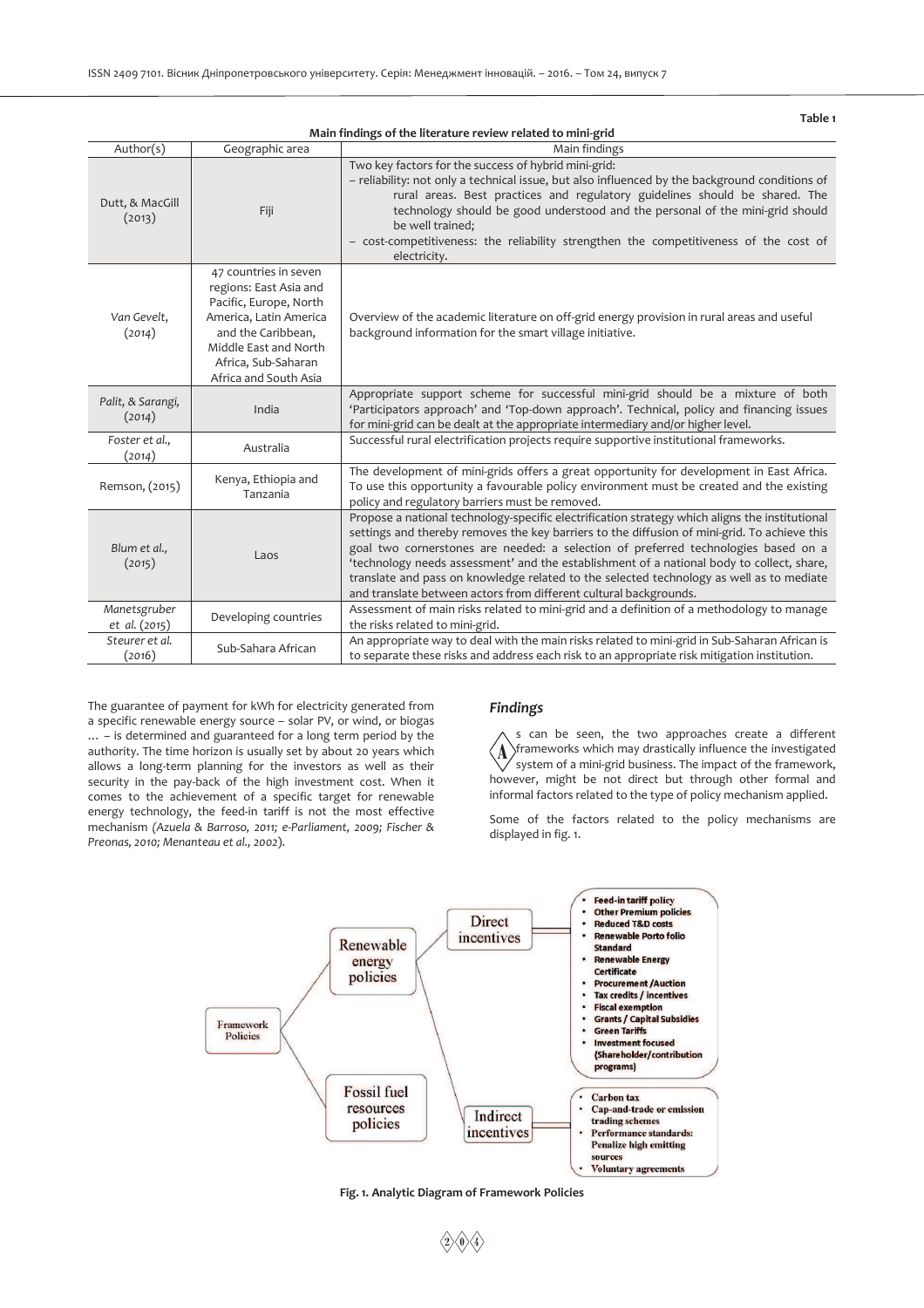In order to define such impact and see the path the system is going to follow in the future, as well as to predict the pace of a system development, a holistic, systemic approach is proposed. One of the appropriate solutions for the investigation of the minigrid business would be a systems theory following the method proposed by Vester.

If one follows the instructions by Frederic Vester (*Vester, 2002*) he or she has to make a literature and case analysis in order to define a list of «nodes» or interrelated factors which are relevant for the investigated system. Later on, the factors are connected through a series of relations and specific values for these relationships are prescribed. This first analysis helps to determine the factors related to the framework policies of mini-grid.

The analysis of the above relate literature review reveals the following concerning the deployment of policy for an effective development of mini-grid.

Feed-in tariff policy: to be effective a feed-in tariff policy should guaranty access to the grid. Since many developing countries, especially countries in Sub-Saharan Africa have a less developed grid, it is difficult and almost impossible for these countries to guaranty an access to the grid. Therefore feed in tariff policy does not appear as an appropriate policy instrument to increase electricity access rate in these countries.

Specific mini-grid policy: without a specific mini-grid policy it is almost impossible to invest in mini-grid. The investors in mini-grid are doing business and need at least a minimum warranty that they can make a profit. This implies the deliverance of authorization or licenses to deploy their business and even more support from the electricity authority. This warranty of profit for the private investors could only be achieved through effective political support. This follows a well-known economic principle: «countries that have achieved sustained economic growth have used a range of supportive policy intervention» (*United Nations, 2012*).

Moreover, to be effective a policy intervention need to be adapted to the local and national context. Since most of the developing countries have a huge need to increase their electrification access rate and at the same time do not have enough technical means to produce technological components for electricity generation, effective supportive policy intervention should go through several phases:

*First phase:* decreasing of import taxes for electricity technology and incentive for training related to electricity technology. During this phase, the policy intervention should facilitate the access to electricity technology through a strong reduction of import taxes for this technology. This is necessary because at this phase the access to electricity technology can only be achieved through an import. High import taxes are only a barrier to electricity access. To open access to the second phase it is required during this phase to establish training programs relate to the development of electricity technology.

*Second phase:* establishing a local manufacturing for the production of electricity technology components. This phase can only be reached when the second part of the first phase has been well completed.

*Third phase:* during this phase, the local manufacturing for the production of electricity technology is very young and not strong enough to compete with the international manufacturing. The manufacturing then needs to be protected by the local authorities.

## **Conclusions**

his paper focuses on the most important aspects of the innovation management in the sphere of decentralized electrification through the development of mini-grid and renewable energy technology. A short literature review revealed the following important aspect to be approached in future research:

- the identification of other factors categories which are influencing the deployment of mini-grid;
- the determination of the set of system loops related to minigrid;
- the definition of a holistic and systemic approach to analyze the influencing factors of mini-grid.

Accordingly, the next steps for the future research are to:

(i) develop a system factors influencing mini-grids;

- (ii) develop an interrelation matrix as proposed by Vester (2002);
- (iii) apply a three-phase-algorithm including taxation, local manufacturing creation and local manufacturing protection;
- (iv) calculate a set of active and passive factors related to minigrids;
- (v) run a simulation model in order to investigate systemic interrelations energy sector and, thus, provide managers and local authorities with an instrument for the market regulation.

#### **References**

- Azuela, Gabriela Elizando, & Barroso, Luiz Augusto. (2011). Design and Performance of Policy Instruments to Promote the Development of Renewable Energy: Emerging Experience in Selected Developing Countries. Retrieved October 10, 2016, from http://siteresources.worldbank.org/EXTENERGY2/Resourc es/DiscPaper22.pdf.
- Blum, Nicola U., Bening, Catherina Rebecca, & Schmidt, Tobias S. (2015). An analysis of remote electric mini-grids in Laos using the Technological Innovation Systems approach - EconBiz. Retrieved October 10, 2016, from https://www.econbiz.de/Record/an-analysis-of-remoteelectric-mini-grids-in-laos-using-the-technologicalinnovation-systems-approach-blum-nicola/10011474622.
- Cory, Karlynn. (2009). Feed-in Tariffs: Best Practices and Applications in the United States. Retrieved October 10, 2016, from http://www1.eere.energy.gov/wip/ solutioncenter/pdfs/tap\_webinar\_20091028.pdf.
- Debajit Palit, & Gopal K. Sarangi. (2014). Renewable Energy based Mini-grids for Enhancing electricity Access: Experiences and Lessons from India. Retrieved October 10, 2016, from https://www.dmu.ac.uk/documents/technologydocuments/research-faculties/oasys/projectoutputs/conference-papers/cp25-palit-and-sarangi-s-104 icue2014-211-o.pdf.
- Economic Consulting Associates. (2014). Project Design Study on the Renewable Energy Development for Off-Grid Power Supply in Rural Regions of Kenya. Retrieved October 11, 2016, from http://www.renewableenergy.go.ke/asset\_upl ds/files/ECA%20Kenya%20Minigrids%20Report%20- %20revised%20final(1).pdf.